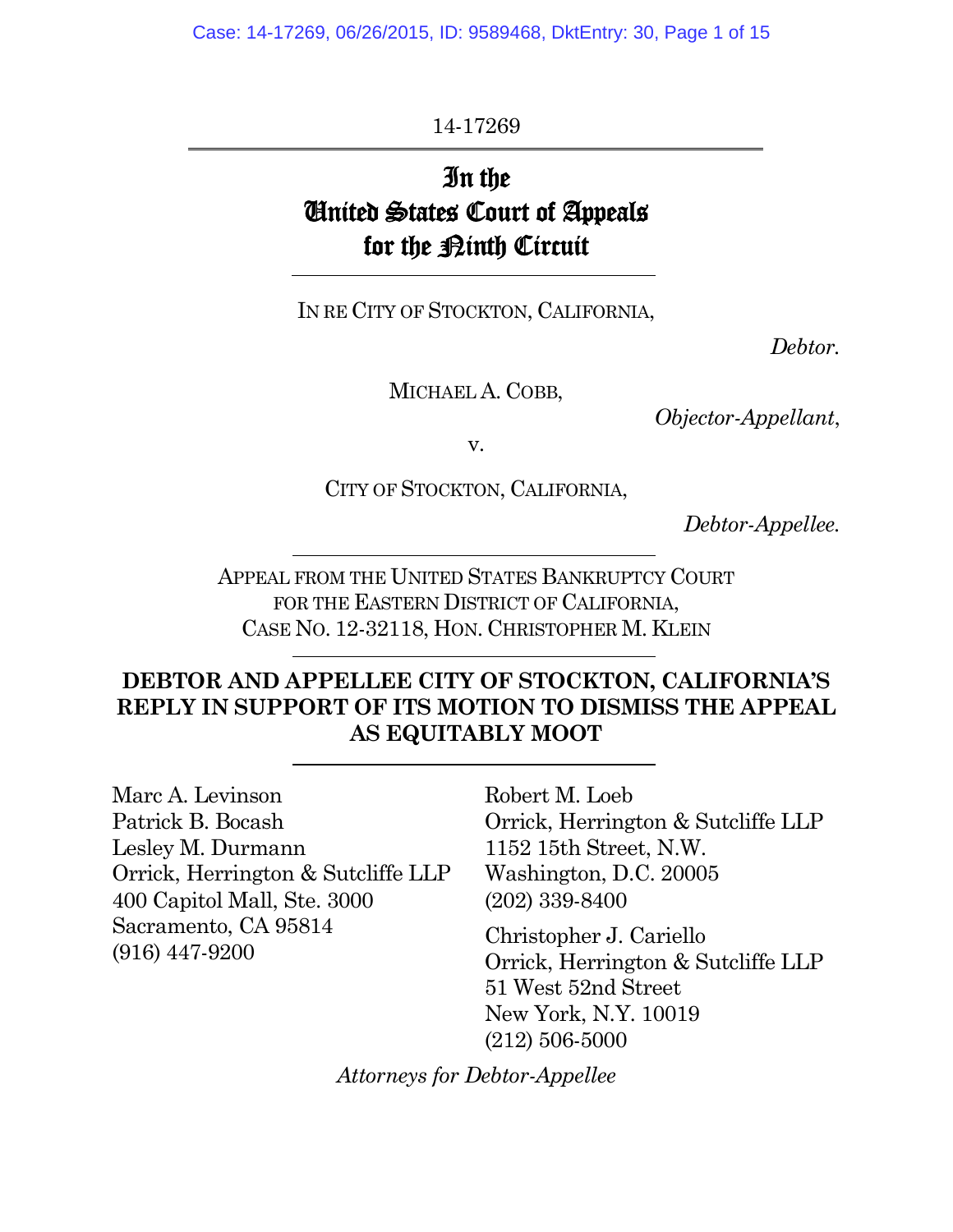# **TABLE OF CONTENTS**

# **Page**

| I. Cobb's Failure to Seek a Stay, Coupled with the Plan's |
|-----------------------------------------------------------|
|                                                           |
|                                                           |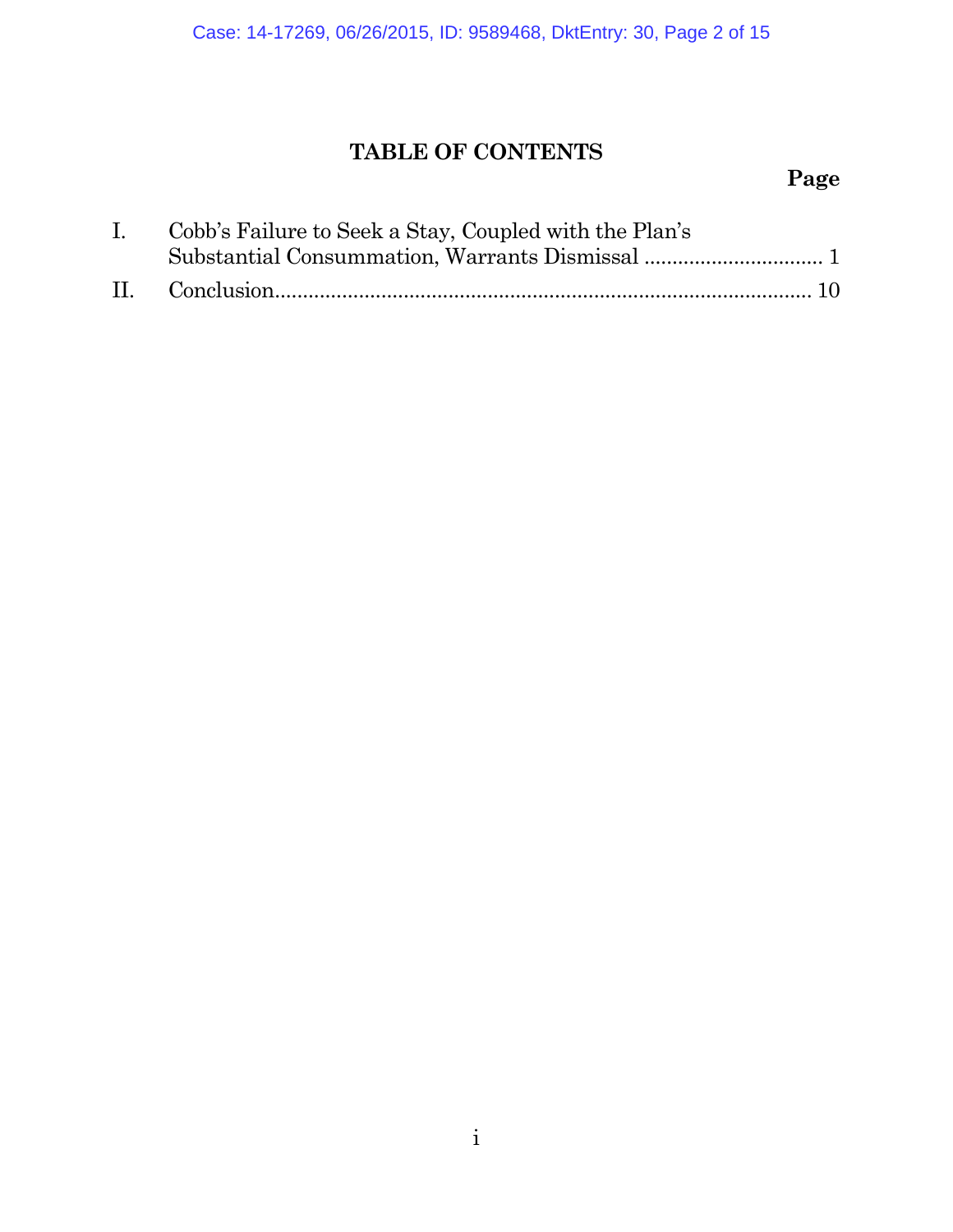## **TABLE OF AUTHORITIES\***

| oe e<br>x<br>u<br>$\sim$ |
|--------------------------|
|--------------------------|

#### **Cases**

| Bennett v. Jefferson County., Ala.,                     |  |
|---------------------------------------------------------|--|
| In re City of Vallejo, Cal.,                            |  |
| In re Desert Hot Springs,                               |  |
| Leco Props. v. R. E. Crummer & Co.,                     |  |
| Lexmark Int'l, Inc. v. Static Control Components, Inc., |  |
| In re Mortgages. Ltd.,                                  |  |
| In re Roberts Farms, Inc.,                              |  |
| In re Sylmar Plaza, L.P.,                               |  |
| In re Thorpe Insulation Co.,                            |  |

<sup>\*</sup> The City cites its Motion to Dismiss the Appeal as Equitably Moot, Dkt. 19, as "Motion"; Cobb's Response, Dkt. 25, as "Response"; and the amicus filing of Franklin High Yield Tax-Free Income Fund and Franklin California High Yield Municipal Fund as "Amicus."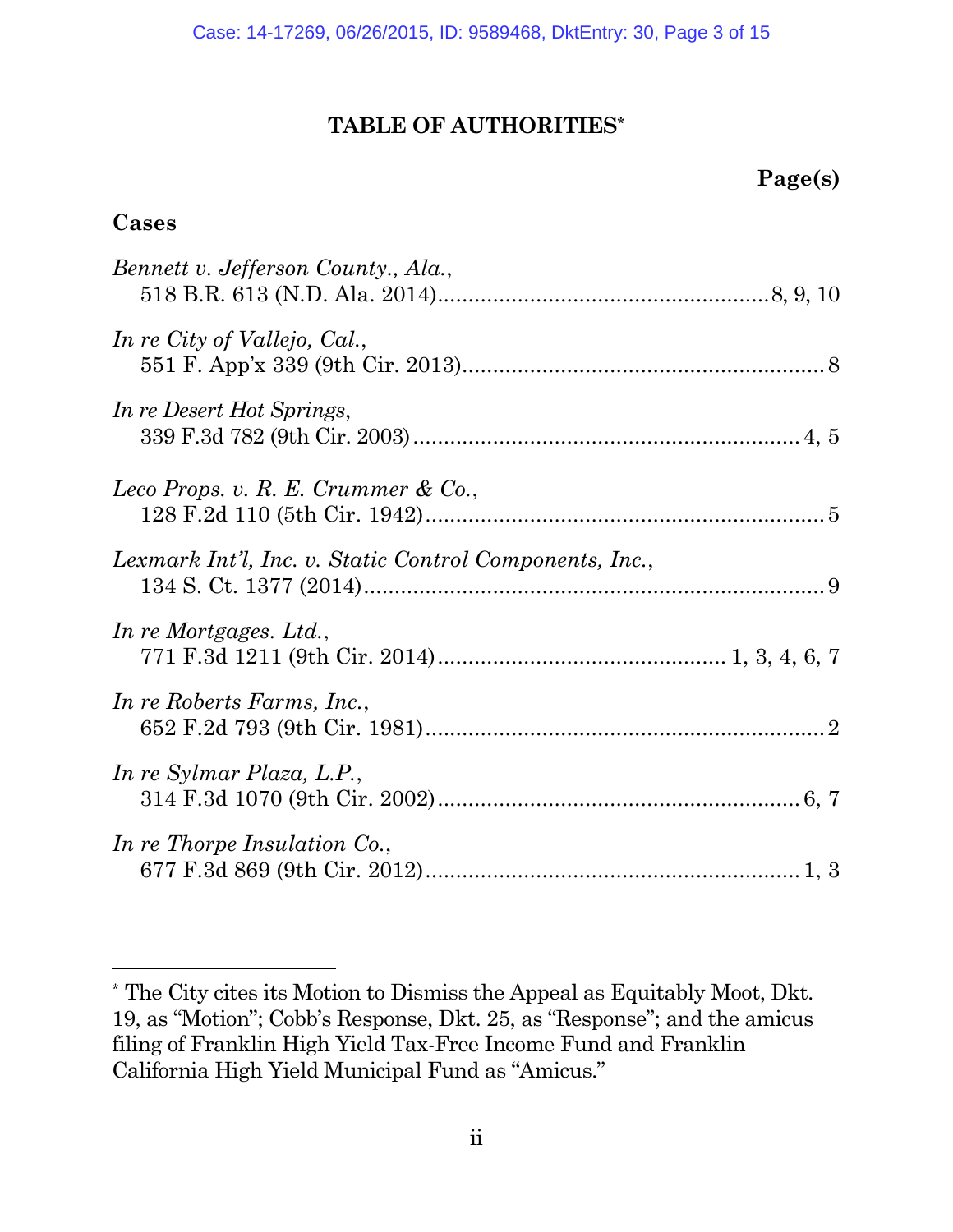# **Statutes**

| <b>Other Authorities</b> |  |  |  |
|--------------------------|--|--|--|
|                          |  |  |  |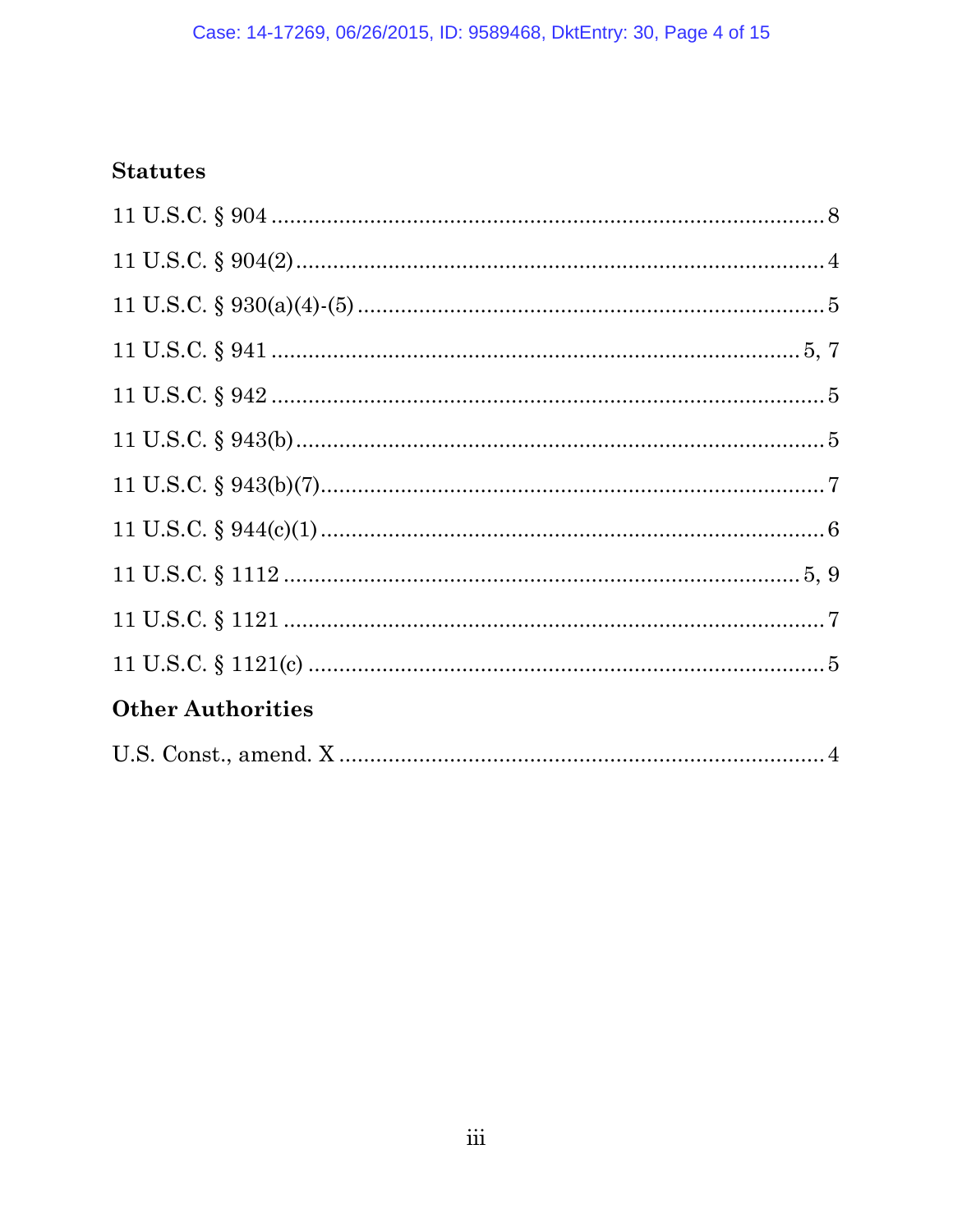## **I. Cobb's Failure to Seek a Stay, Coupled with the Plan's Substantial Consummation, Warrants Dismissal**

**A.** As explained in the Motion (at 6-9), the equitable mootness doctrine recognizes that "public policy values the finality of bankruptcy judgments because debtors, creditors, and third parties are entitled to rely on a final bankruptcy court order." *In re Thorpe Insulation Co.*, 677 F.3d 869, 880 (9th Cir. 2012). This Court has recognized a "clear bright-line rule" for parties wanting to seek review of a bankruptcy plan. *In re Mortgages Ltd.*, 771 F.3d 1211, 1215, 1217 (9th Cir. 2014). It is a simple rule that "all litigants can understand": "When an appellant fails to seek a stay [of a confirmation order in a bankruptcy case] without giving adequate cause, … the appeal [i]s equitably moot." *Id*. at 1215.

Cobb concedes that he did not seek a stay of the consummation of the City's plan of adjustment ("the Plan"), Response 3. The status quo has now irreparably changed. After the bankruptcy court filed its order confirming the Plan on February 4, 2015, there was an immediate flurry of transactions consummating the Plan, and the Plan went fully effective on February 25, 2015. Motion 3-6, 9-11. Those transactions included the payment of millions of dollars to over one thousand creditors. Motion 9-10. One need only place the Plan documents and the declarations the City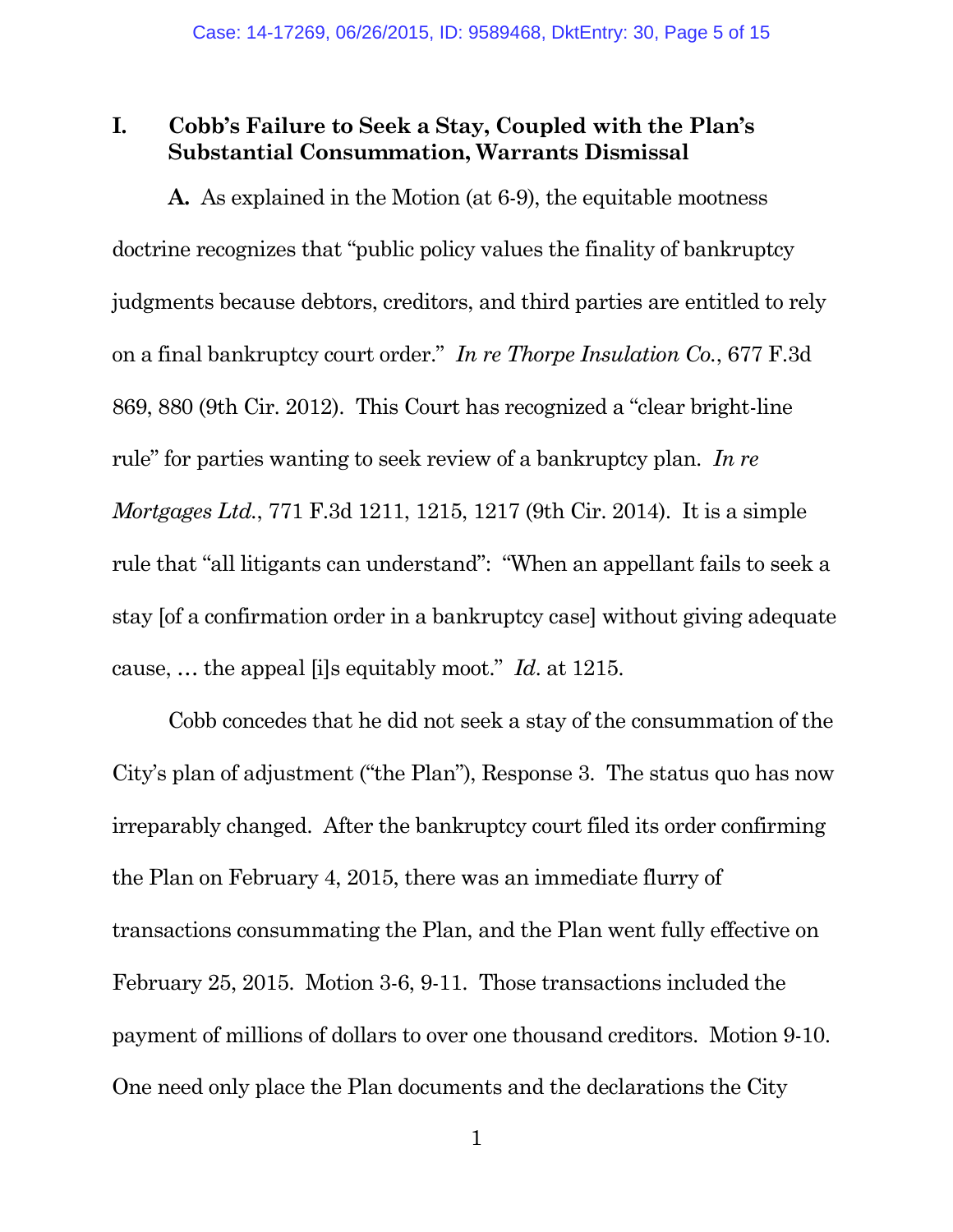submitted in support of its Motion side by side to see that virtually all of the Plan transactions have been accomplished. *Compare* Motion atts. A-C, *with* Modified Disclosure Statement with Respect to First Am. Plan for the Adjustment of Debts of City of Stockton, Cal., Nov. 21, 2013, *In re City of Stockton, Cal.*, 12-32118 (Bankr. E.D. Cal.), Dkt. 1215, at 73-77, 82, *available at* http://tinyurl.com/DisclosureStmt. Certainly Cobb identifies nothing remaining; so, contrary to his suggestion (at 6-7), there is no legitimate question as to whether the Plan has been "substantially consummated."<sup>1</sup>

Cobb's failure to satisfy the "obligatory" gateway requirement to seek a stay (even though aware of this Court's equitable mootness doctrine2), *In re Roberts Farms, Inc.*, 652 F.2d 793, 798 (9th Cir. 1981)—coupled with the substantial consummation of the Plan—warrants dismissal.<sup>3</sup>

<sup>&</sup>lt;sup>1</sup> This Court should reject Cobb's invitation to delay resolution of the Motion until decision on the merits of Cobb's appeal. Response 18-20. The passage of time will only cause greater reliance on the new status quo, making relief even more impracticable.

<sup>2</sup> *See* Pet'n of Michael A. Cobb for Permission to Appeal, Sept. 5, 2014, *Cobb v. City of Stockton, Cal.*, 14-80121, Dkt. 1, at 13 (9th Cir.) (citing possibility of equitable mootness as reason for permission to appeal).

<sup>3</sup> Cobb's assertion (at 14 n.6) that he had little chance of *obtaining* a stay is irrelevant, because an "appellant has a high obligation to seek a stay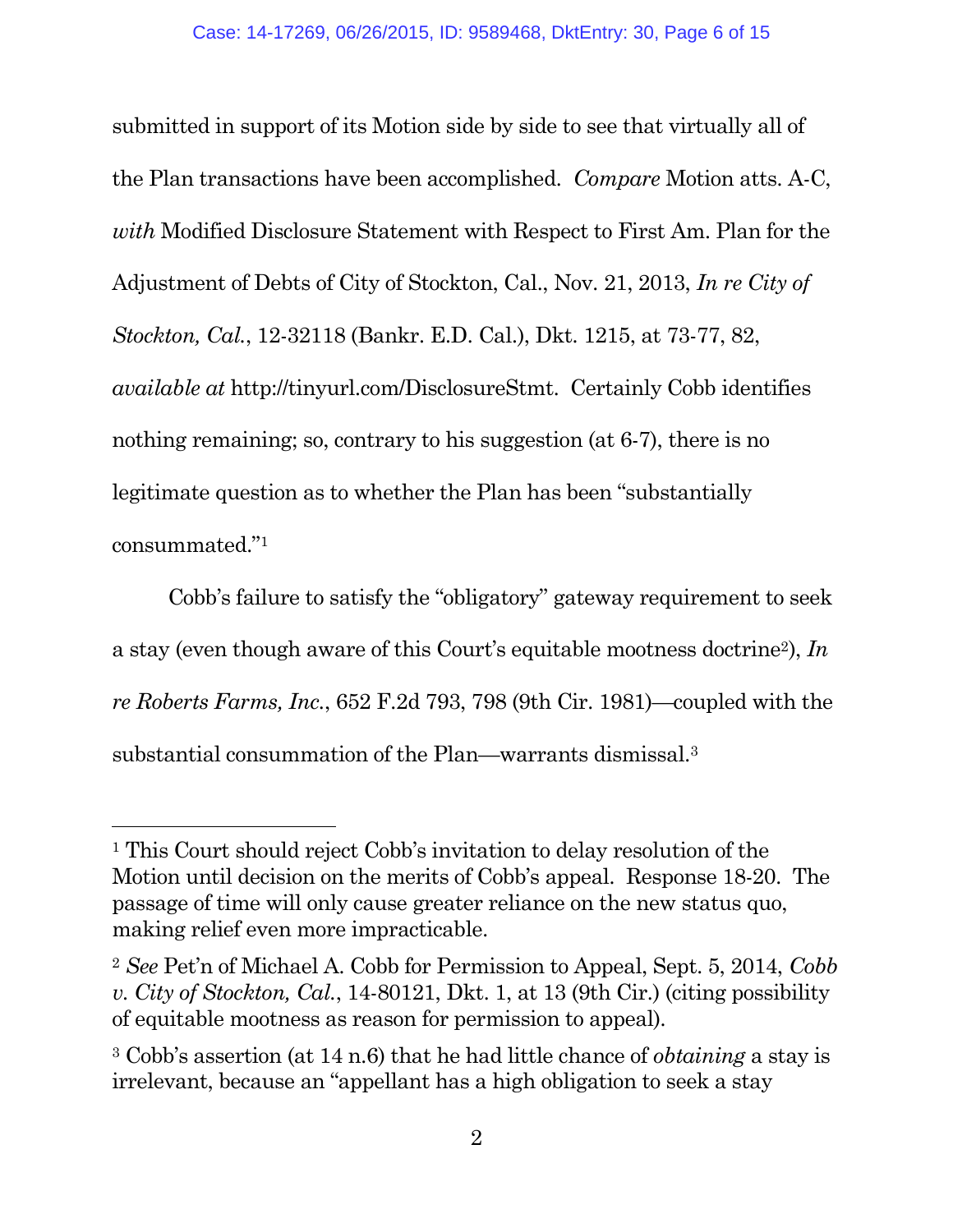**B.** The Response does not offer any "adequate reason" for Cobb's decision not to bother with the required stay request, *In re Mortgages*, 771 F.3d at 1215. Instead, Cobb—along with amicus Franklin—attacks the requirement itself.

Cobb accuses the City of "cherry-pick[ing] language" from this Court's equitable mootness cases. Response 10. His very first quotation (at 2), however, highlights the importance of seeking a stay of the implementation of a bankruptcy plan. He quotes *In re Thorpe*, 677 F.3d at 881. There, in the very passage Cobb quotes, this Court held that it "will look first at whether a stay was sought, for absent that a party has not fully pursued its rights. *If* a stay was sought and not gained, we *then* will look to whether substantial consummation of the plan has occurred." *Id.* (emphasis added).

Cobb suggests that a further examination of other factors "must be made in every case," regardless of whether the appellant sought a stay. Response 5. But that, of course, would eliminate the value of the "clear bright-line" threshold rule, *In re Mortgages*, 771 F.3d at 1215. This Court properly looks to those other factors only where a party *did* seek a stay to

pending appeal, even if the chances of success seem dim." *In re Mortgages*, 771 F.3d at 1216 (internal quotation marks and citation omitted).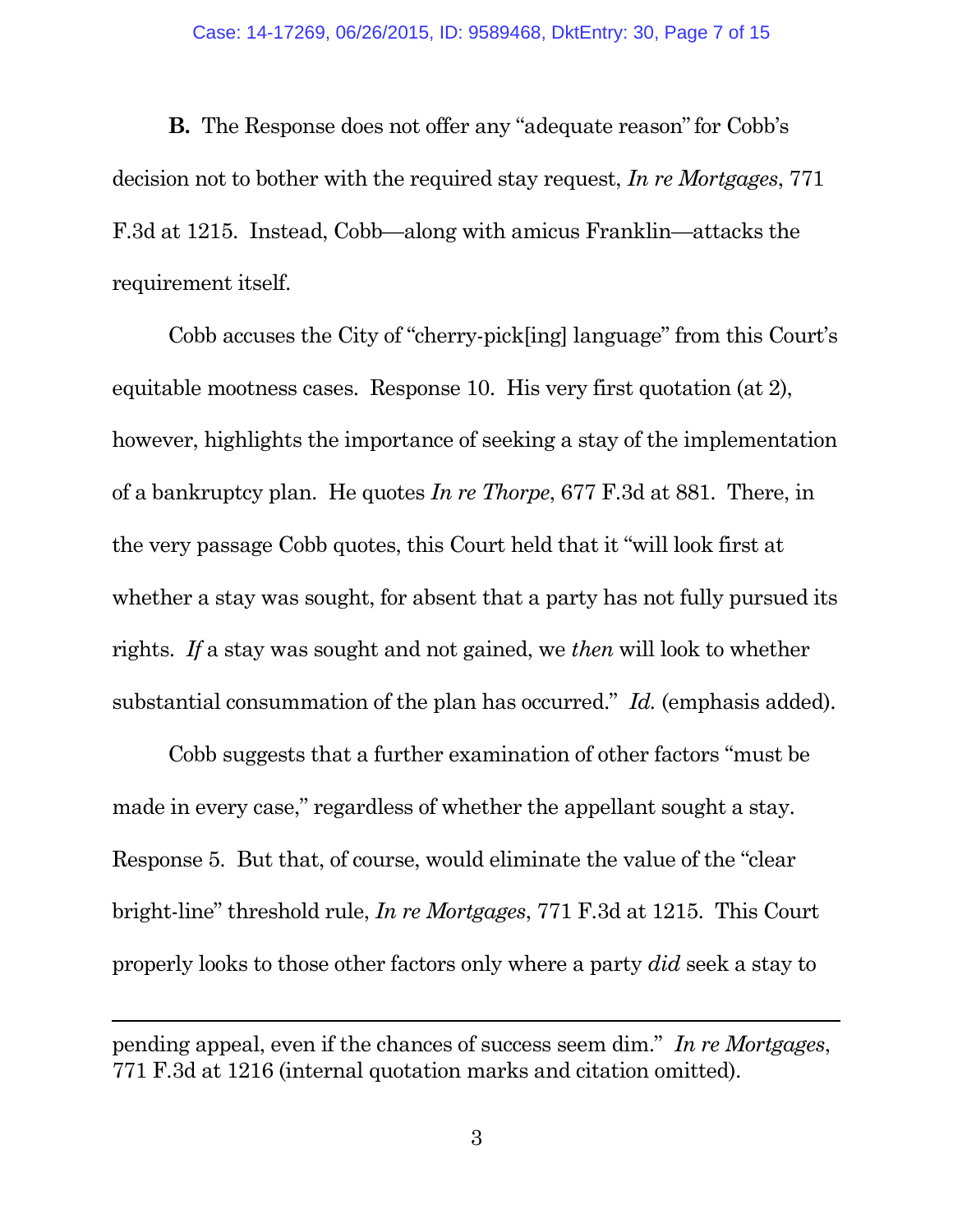determine whether meaningful relief can be granted without substantially harming third parties. *In re Mortgages*, 771 F.3d at 1216. This threshold "requirement" of seeking a stay "is grounded in important principles of equity." *Id.* at 1216. It ensures that all interested parties, whether they are before the bankruptcy court or not, can set expectations prior to a change in the status quo.

The threshold requirement is all the more vital in chapter 9 cases. It is not just that many irreversible transactions have taken place here and that Humpty Dumpty can't be put back together again. It is also that the bankruptcy court does not have *the power* even to try to unscramble the egg without the City's consent. In enacting chapter 9, Congress understood that state and municipal entities were different than private debtors. *See generally In re Desert Hot Springs*, 339 F.3d 782, 789-90 (9th Cir. 2003) (discussing "unique aspects" of chapter 9). Allowing a creditor or court to create and impose a plan upon an instrumentality of a state would raise serious Tenth Amendment concerns. *Id.* Congress therefore expressly specified that no order regarding the "property or revenues of the debtor" can be entered without the consent of the debtor. 11 U.S.C. § 904(2).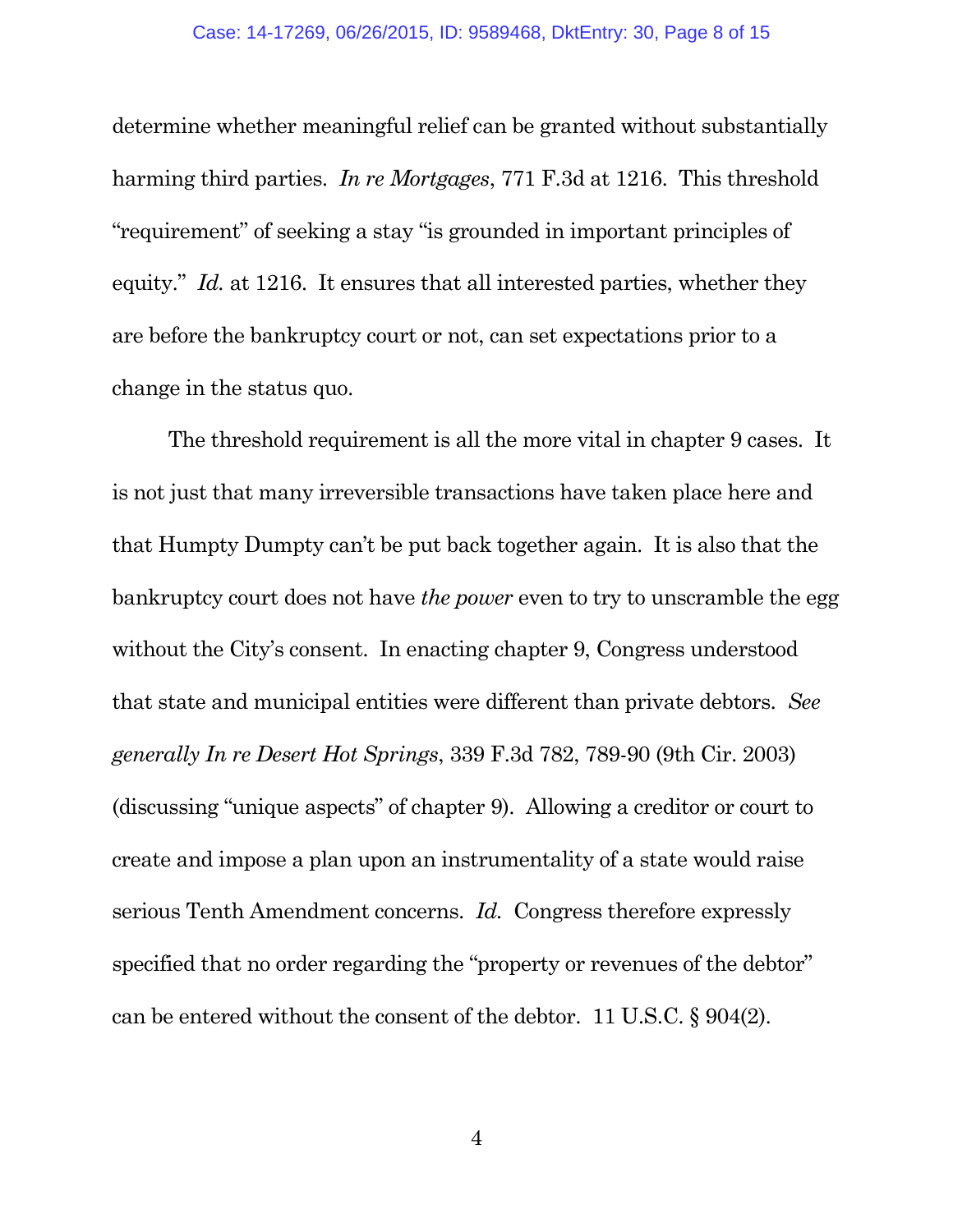Consistent with § 904, Congress did not allow alternative plans to be submitted by creditors in a chapter 9 case. *Cf.* 11 U.S.C. § 1121(c) (permitting creditor plans in chapter 11 cases after expiration of exclusivity). Nor did it empower the bankruptcy court to convert the case to a chapter 7 liquidation. *In re Desert Hot Springs*, 339 F.3d at 789; *cf.* 11 U.S.C. § 1112 (permitting conversion in chapter 11 cases). The bankruptcy court is "strictly limited to disapproving or to approving and carrying out" the proposed plan of adjustment submitted by the City. *Leco Props. v. R. E. Crummer & Co.*, 128 F.2d 110, 113 (5th Cir. 1942).<sup>4</sup> Only the debtor can propose a plan or propose a modification to its plan. 11 U.S.C. §§ 941, 942. And the bankruptcy court "shall confirm the plan" if it meets all statutory requirements. 11 U.S.C. § 943(b). If not, it may deny the plan or dismiss the case. *Id.* at  $\S 930(a)(4)$ -(5).

Contrary to Cobb's and Franklin's assumptions, what the court cannot do is simply rewrite or modify a plan. Although the bankruptcy court suggested in regard to another creditor—Franklin—that it "could fashion a remedy" because it is "conceivable that some additional funds

 $4$  For that reason, the bankruptcy court may not "merely ... order. the City to pay more … on Cobb's claim," as Franklin suggests without citation to authority. Amicus 5.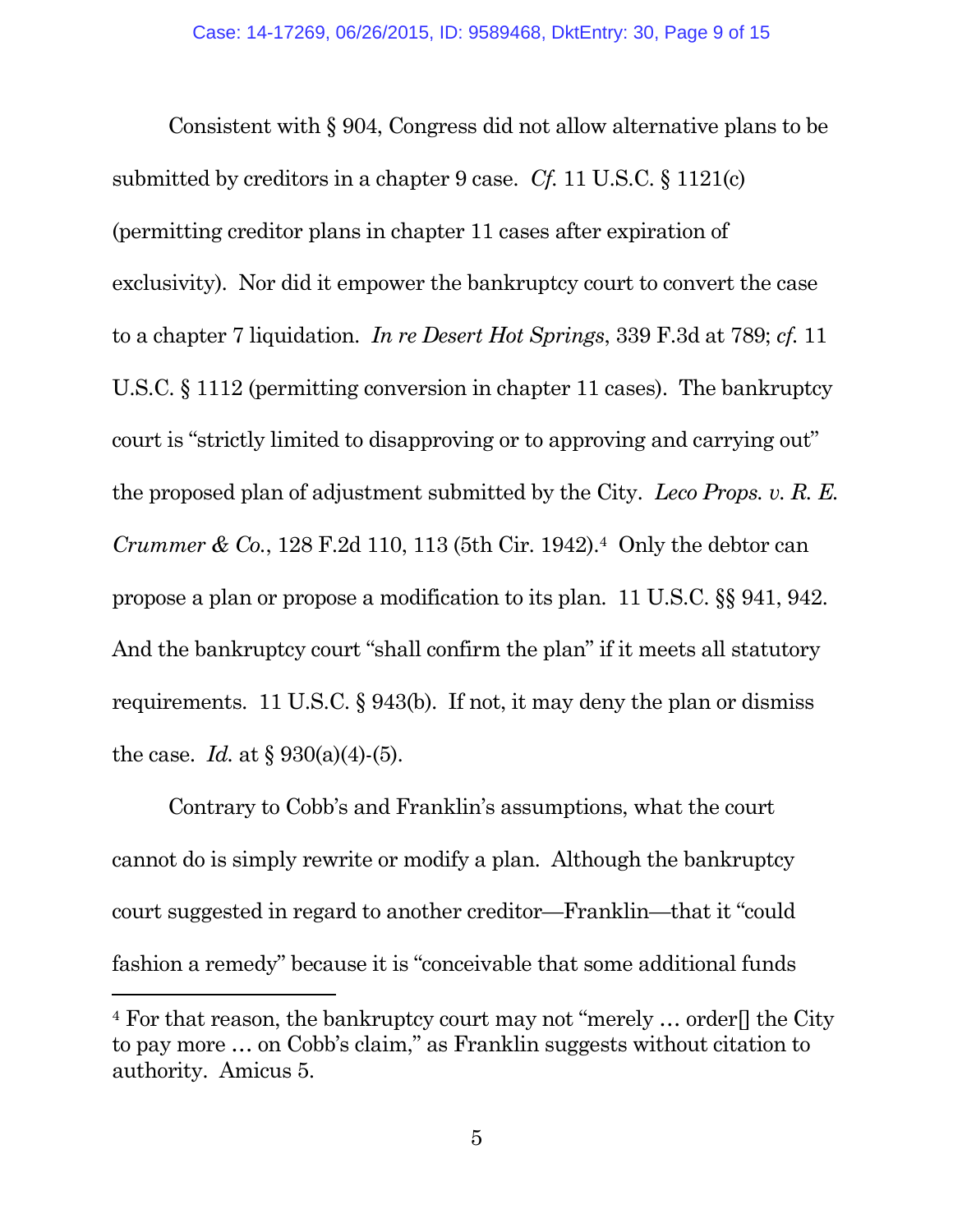could be made available," Response 16, exh. C at 20-22 (quoting the bankruptcy court), the court lacks the power to modify the Plan it confirmed. Even attempting to unravel settlements and transactions, compel a new plan, or dismiss the case would generate the very havoc, affecting a multiplicity of interested parties, the equitable mootness doctrine seeks to avert.

Likewise, there is no merit to Cobb's suggestion (at 8) that the bankruptcy court could amend the Plan to exempt his claim from discharge under 11 U.S.C. § 944(c)(1). Section 944(c)(1) provides for discharge only for claims "excepted from discharge by the plan or order confirming the plan." Cobb's claim is not excepted from discharge by the Plan, and the bankruptcy court may not unilaterally except a claim from discharge under an order confirming a plan for the reasons explained above.

**C.** For much the same reasons, Cobb and Franklin are wrong to rely on a possible exception in chapter 11 cases noted by the *In re Mortgages* Court. Response 12-13; Amicus 7. That possible "narrow exception," derived from this Court's earlier ruling in *In re Sylmar Plaza, L.P.*, 314 F.3d 1070, 1074 (9th Cir. 2002), applies only where the appellant seeks monetary relief and the bankruptcy court could "award [the appellant]

6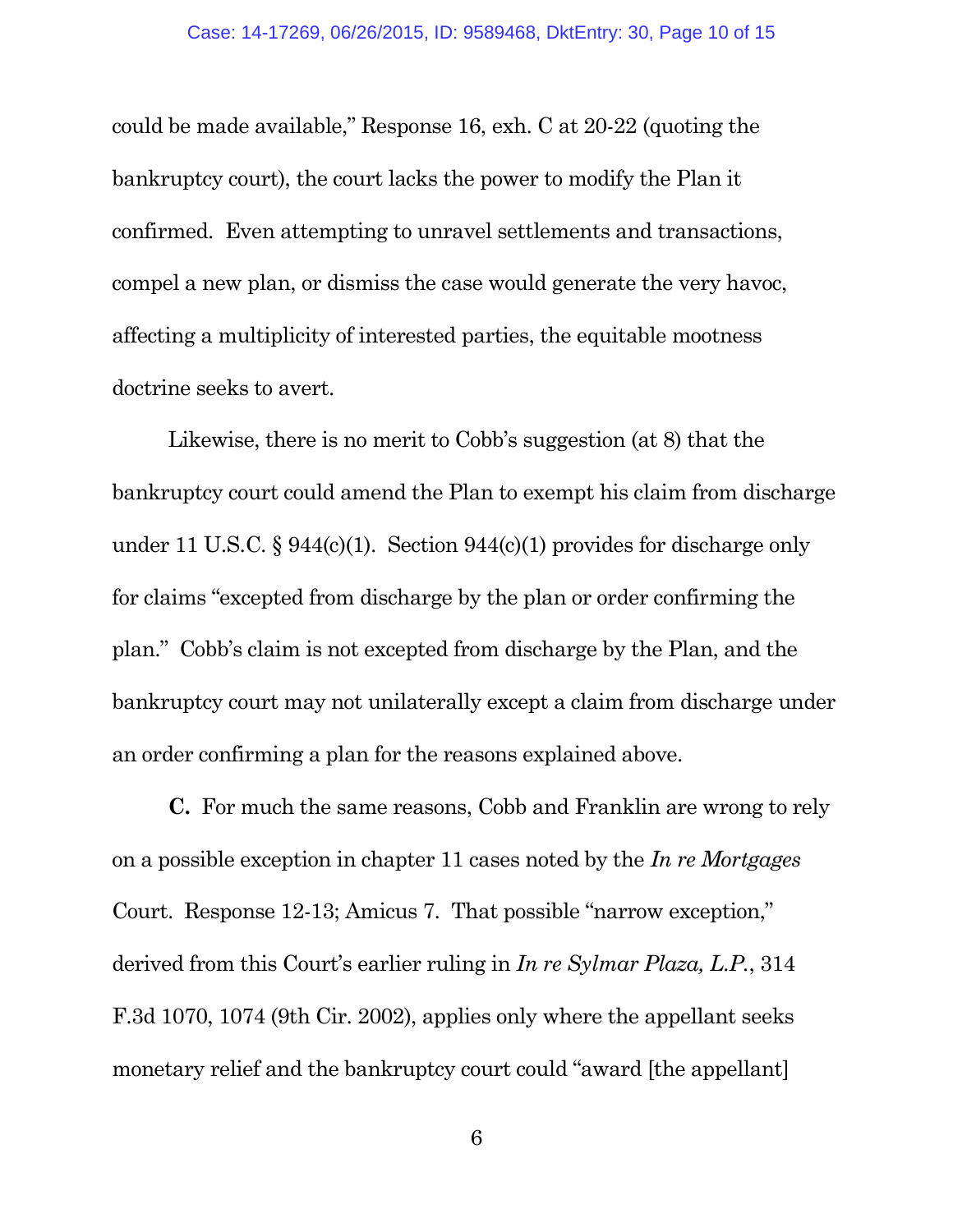more money from a stable pool of available funds." *In re Mortgages*, 771 F.3d at 1217; *In re Sylmar*, 314 F.3d at 1074.<sup>5</sup> Under chapter 9, there is no additional "pool of available funds" for a court to award a creditor. As noted above, in a chapter 9 case, the court lacks the power to modify a plan to tap additional funds without the consent of the municipality. And, unlike in a chapter 11 case, creditors in a chapter 9 case cannot propose alternative plans seeking additional funds. *Compare* 11 U.S.C. § 1121, *with* 11 U.S.C. § 941.

Moreover, as a practical and legal matter, a municipal debtor *must* emerge from chapter 9 with sufficient reserve funds to continue to operate and save as a viable and functioning municipality. 11 U.S.C. § 943(b)(7) (a plan must be "feasible"). The absence of such funds is what drove the City into bankruptcy. And the funds the City retains under the confirmed Plan are based on detailed, long-term financial projections and budgeting that model a sustainable solvency. This financial framework formed the basis

<sup>5</sup> Despite recognizing the possibility of such an exception, the *In re Mortgages* Court makes clear that, at the very least, failure to seek a stay "weighs strongly towards equitable mootness." 771 F.3d at 1217. In resolving the case on the alternative ground that the mootness factors as a whole warranted dismissal, the Court nevertheless relied heavily on the appellant's failure to discharge its obligation to seek a stay. *Id.*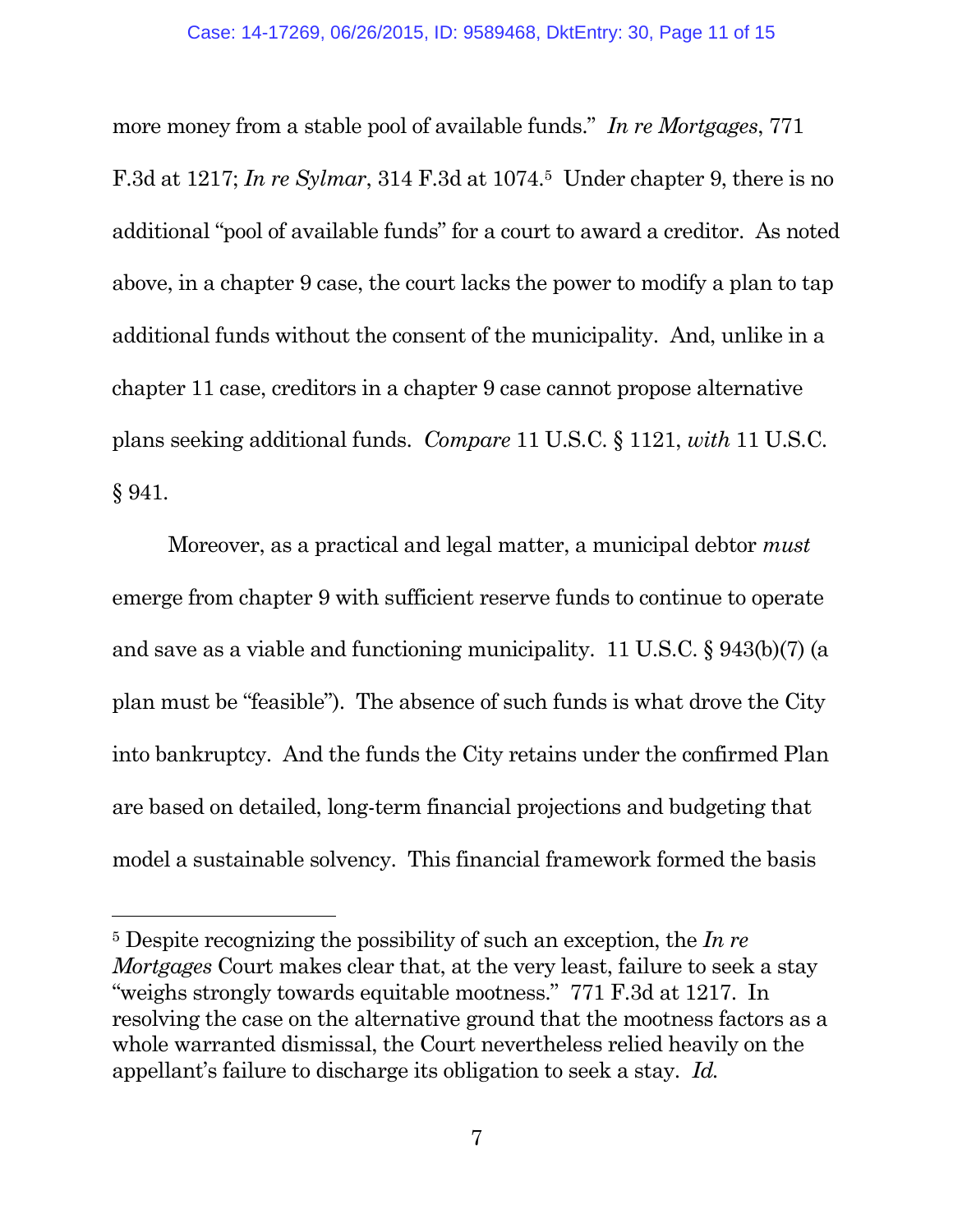for the Plan and, very likely, the decisions of the vast majority of the City's creditors to vote to accept it. The funds it reserves to the City cannot be freely divvied up at the discretion of the bankruptcy court for the benefit of the small minority of creditors voting "No" without undermining the Plan's foundation. Indeed, doing so would violate the clear restrictions imposed by 11 U.S.C. § 904 on the court's authority in a chapter 9 case. The existence of such required funds is therefore irrelevant here.

**D.** Finally, Cobb and Franklin argue that equitable mootness should never apply in a chapter 9 case. Response 17-18; Amicus 9-10. This Court has, however, already recognized and applied the equitable mootness doctrine in a chapter 9 case, *In re City of Vallejo, Cal.*, 551 F. App'x 339 (9th Cir. 2013). Ignoring this Circuit's own ruling, Cobb instead cites to one from the District of Alabama that is currently on appeal to the Eleventh Circuit, *Bennett v. Jefferson County., Ala.*, 518 B.R. 613 (N.D. Ala. 2014). The reasoning of that district court cannot be squared with *In re City of Vallejo* and cannot, in any event, withstand scrutiny.

The *Jefferson County* district court thought application of the equitable mootness doctrine may be "in some tension with [the Supreme Court's] recent reaffirmation of the principle that a federal court's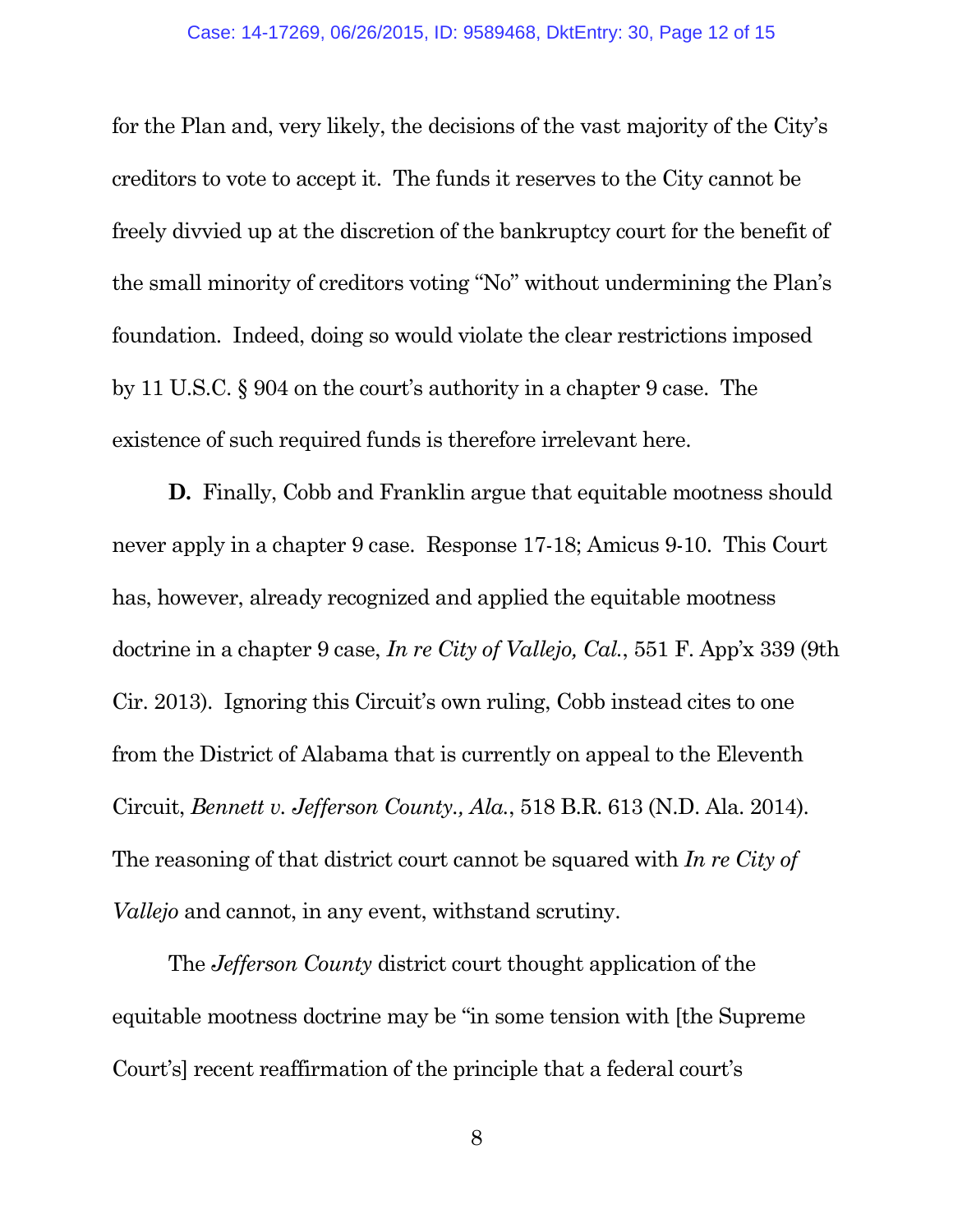obligation to hear and decide cases within its jurisdiction is virtually unflagging." 518 B.R. at 634 (quoting *Lexmark Int'l, Inc. v. Static Control Components, Inc.*, 134 S. Ct. 1377, 1386 (2014)). As an attack on the equitable mootness doctrine in *all* contexts, this proves far too much.

Moreover, application of the equitable mootness doctrine to this appeal is not a declination by the federal courts to exercise the jurisdiction granted by Congress. Rather, it simply requires an appellant to take certain steps to preserve a right to appeal before a plan of adjustment is substantially consummated and the status quo changes. If, as here, the appellant fails to take the basic step of seeking a stay, it is his omission, not the court's abstention, that causes the appeal to be dismissed.

The *Jefferson County* district court also suggested that because "substantial consummation" initially arose in chapter 11 cases, it must somehow not apply in a chapter 9 case. *Id.* at 635. In fact, the case for application of the doctrine to the chapter 9 context is far stronger than the chapter 11 context. As discussed above, in a chapter 11 case, a court can adopt a modified plan proposed by a creditor. Moreover, there is always the alternative of conversion to a chapter 7 liquidation, 11 U.S.C. § 1112. This gives the court possible avenues to compel payment of additional

9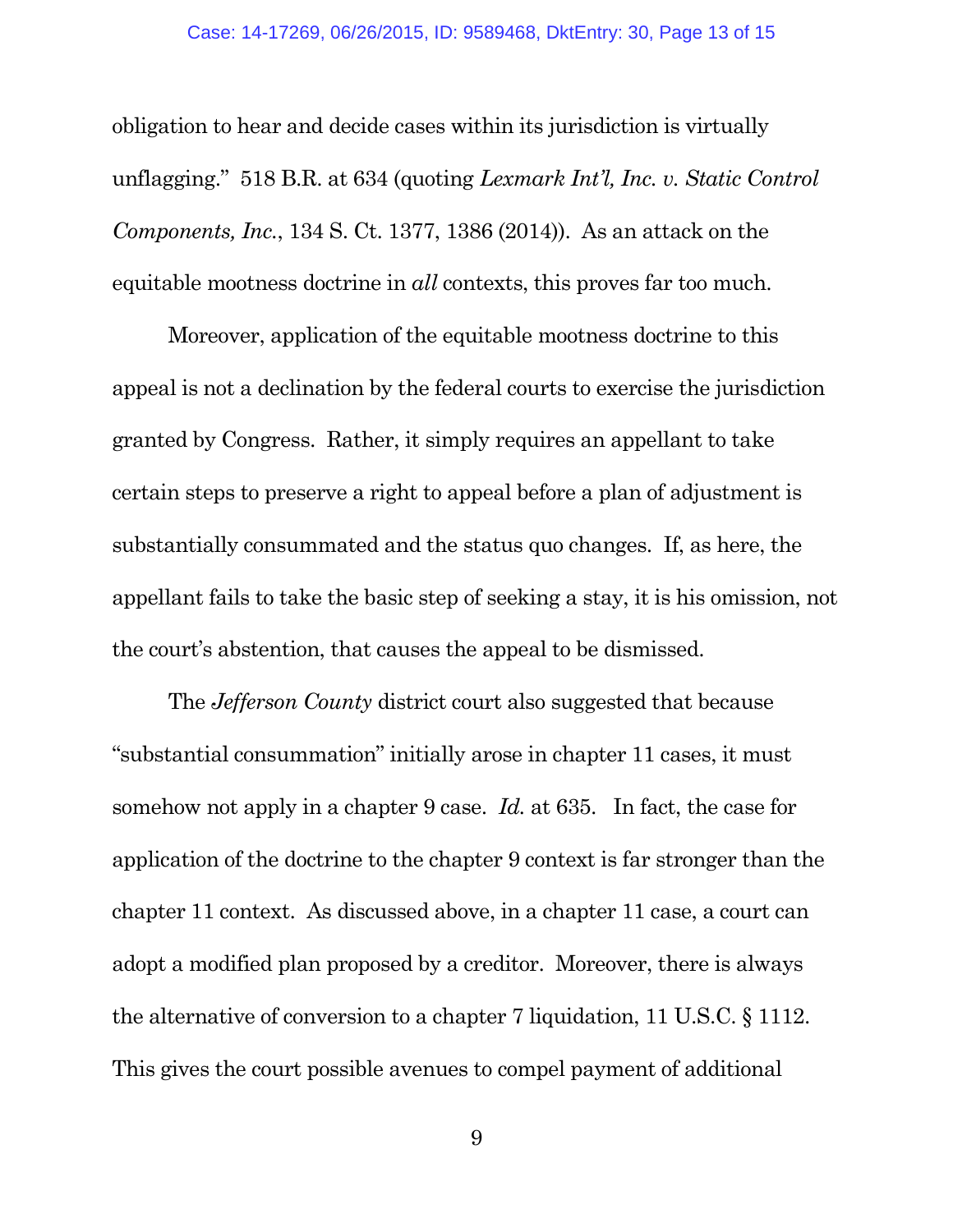funds even after a plan is confirmed and consummated. That power simply does not exist in the chapter 9 context. Thus, the rationale for enforcing the doctrine in the chapter 9 context is far more compelling.

The *Jefferson County* district court further cited the concern that application of the equitable mootness doctrine to a chapter 9 case would "allow a non-Article III court to decide important constitutional questions that place substantial future obligations on the citizens of Jefferson County without representation." *Id.* at 637. Although that could possibly justify the issuance of a stay, allowing review of important legal issues prior to the implementation of a plan, it does not support the sweeping disqualification of an established and sound equitable doctrine.

### **II. Conclusion**

For the foregoing reasons, this Court should grant the City's motion and dismiss this appeal as equitably moot.

Dated: June 26, 2015 /s/ Robert M. Loeb

Robert M. Loeb Orrick, Herrington & Sutcliffe LLP 1152 15th Street, N.W. Washington, D.C. 20005 (202) 339-8400